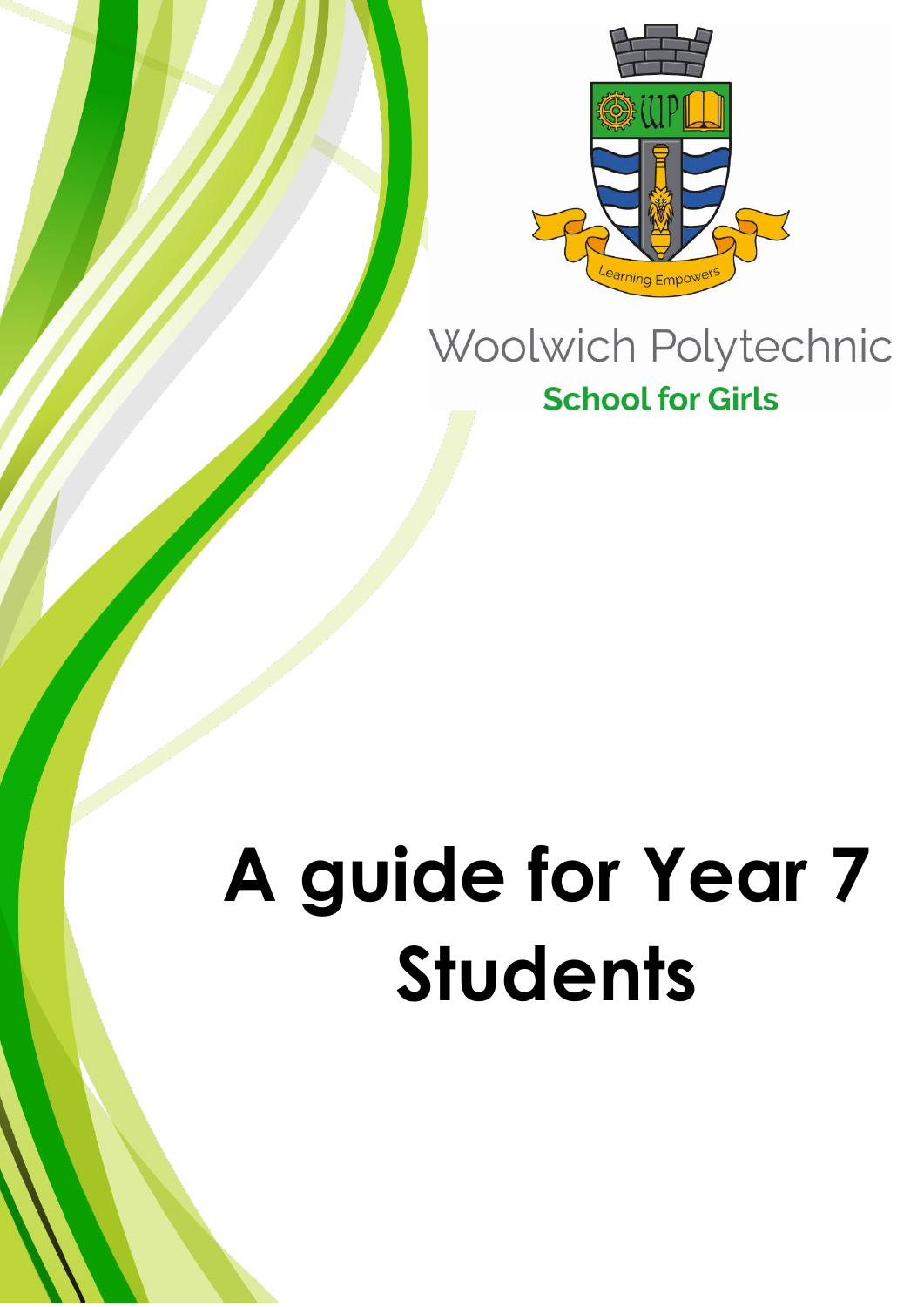## **Head of Year**

Starting at a secondary school can be a little nerve-wracking, but it's also an exciting opportunity to get to know new people, to make new friends and to study new subjects. As your Head of Year, I'm very excited to meet you, to get to know you and to help make your move to WPSfG as happy, as exciting and as successful as possible. You are unique, in terms of your strengths and your areas for growth, your identity and your ambition; and it's my job to help you grow into the best person you can be. You are also unique in the sense that you will be the first year group to start at WPSfG. You will be the young women that help to build a school where anyone and everyone has the opportunity to thrive, to show excellence and to achieve success. Before I get to know you all properly in September, I will leave you with a quote from Socrates:

#### **"The secret of change is to focus all of your energy not on fighting the old, but on building the new"**

I hope you are as excited as I am about the journey we are going to go on, I hope that I can help to reassure you about any worries you may have and I look forward to building our new school together with you.

Mr Leadbetter

## **Head of Pastoral Care**

As the Head of Pastoral Care, my job is to ensure that all students at WPSfG are happy, healthy and safe whilst thriving in school too. I will support all the staff in the school to make sure that we give you any help that you might need at any time. I firmly believe in our school values; Leadership, Excellence and Resilience, and I want to be certain that all students are given the opportunity to become the very best that they can be, both as individuals and as part of the wider community. Some students may need some extra help and guidance to get there, some may thrive from day one; you are all different and we will do our best to support you to achieve.

I hope that this has given those of you who are a little nervous some reassurance. Secondary school is not as scary as you think it might be and we will do our best to make it as exciting for you as possible!

Remember, you are our founders, the first year group at WPSfG, and you will always be very special to us!



Ms Smith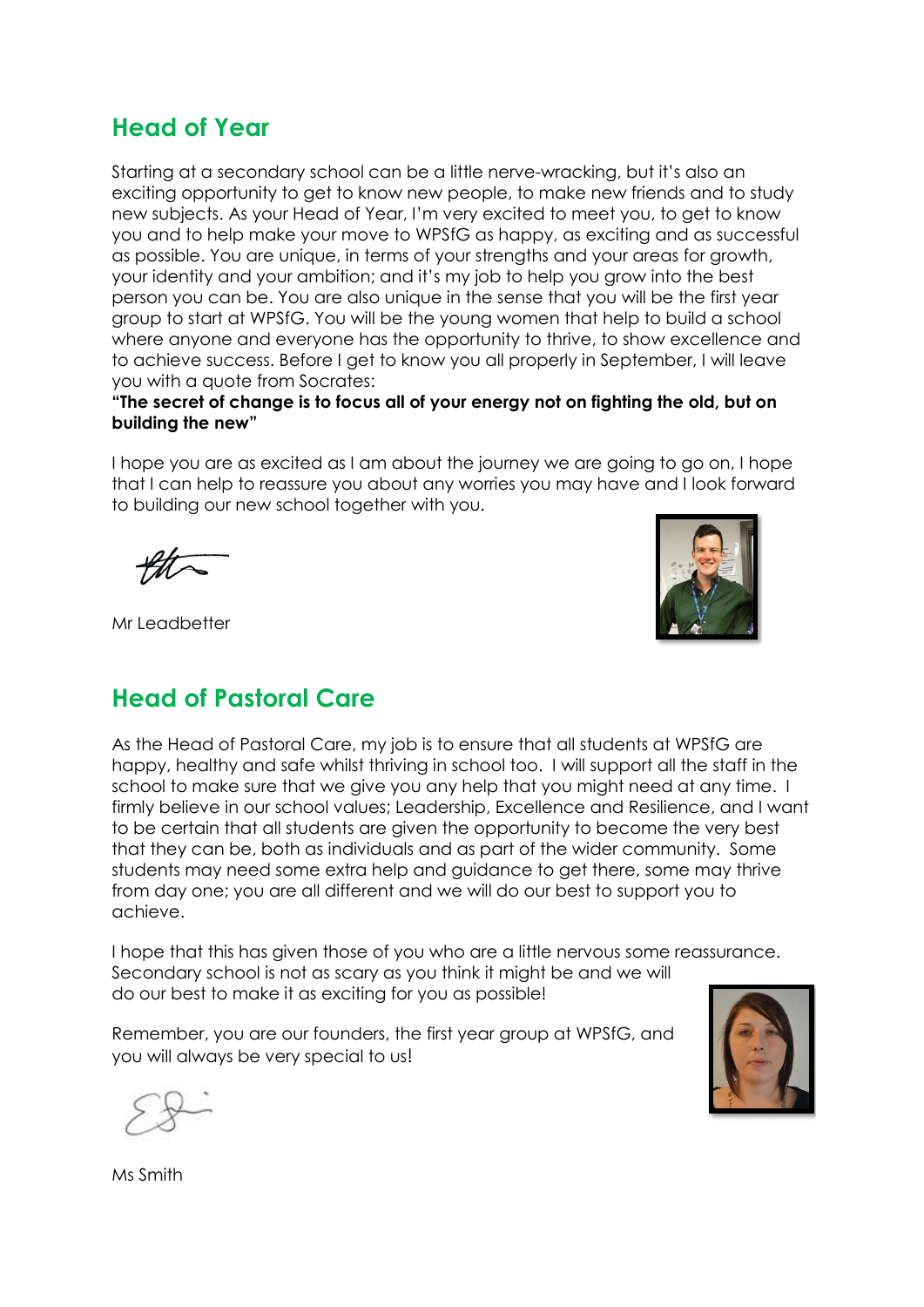## **Poly and Proud**

We expect all of our students to be the best version of themselves, this will show that you are Poly and Proud. In order to do this, you will always need to keep to our three school rules:

**Be Ready Be Respectful Be Responsible**

And always demonstrate our values:

**Leadership Resilience Excellence**

#### **How you can meet these expectations:**

- ✓ You will have excellent attendance and punctuality to school and will receive rewards for it each term.
- ✓ In lessons, you will work hard to make the most progress possible and rise to any challenge given; you will not give up when something is tough.
- $\checkmark$  You will bring the correct books and equipment for each day (e.g. PE) kit).
- ✓ You will always carry a reading book with you and read at home for at least 30 minutes every day.
- ✓ You will use your contact diary to record your homework, complete it all on the day it is set, and hand it in on time.
- ✓ You will look after any books or equipment that is given to you to use as if they are your own. You will not graffiti on or damage any school property in any way.
- $\checkmark$  You will always behave like a leader in classrooms, in corridors, in the playground and anywhere else that you go – both in and out of school time.
- $\checkmark$  You will be kind and caring towards others.
- $\checkmark$  If you are struggling with anything, you will seek help. Ask a member of staff, a family member or look online for support.
- $\checkmark$  You will follow instructions the first time, every time.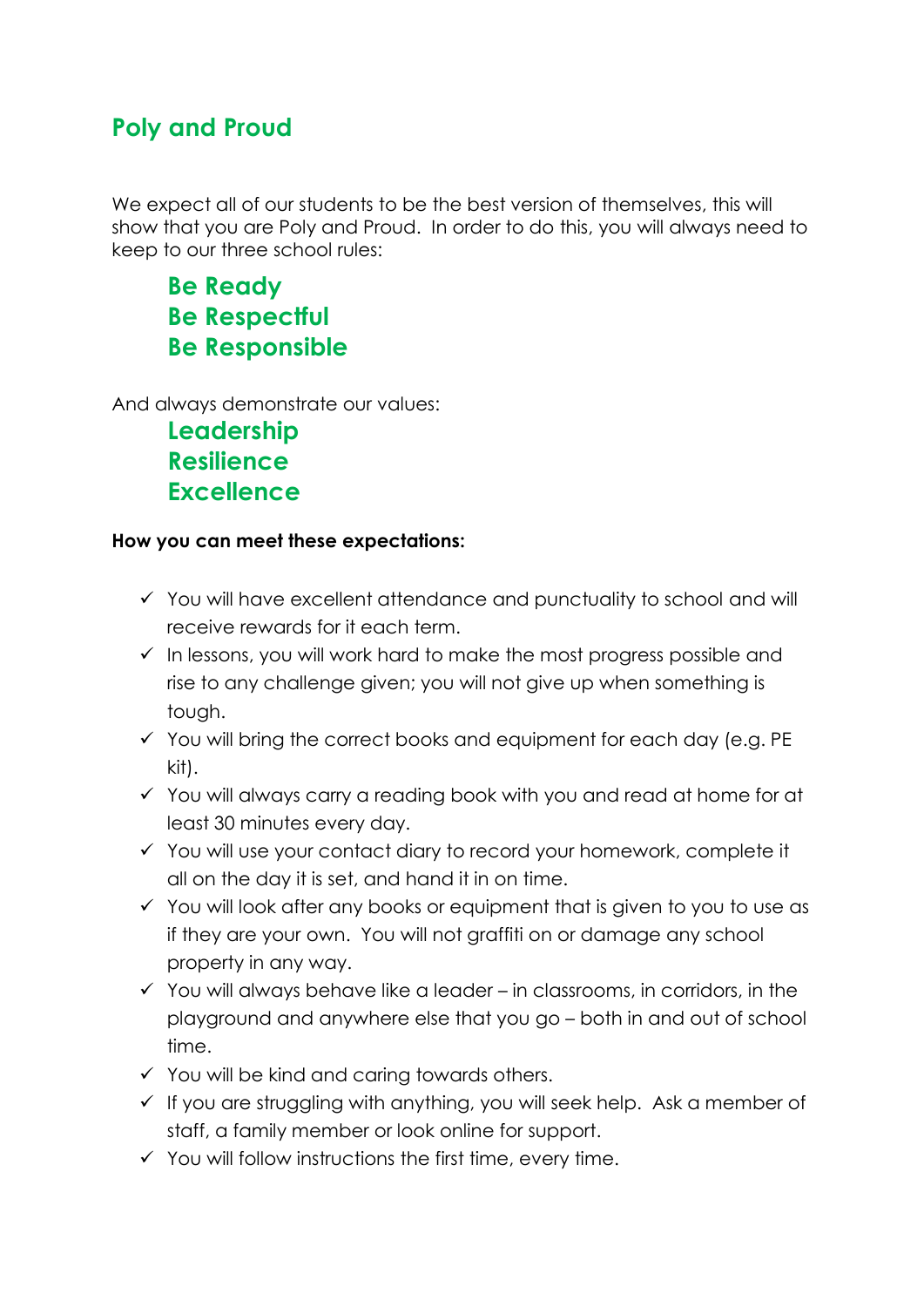## **Timings of the school day**

School starts at 8.15am each day, you are expected to be in the playground for line up at 8.10am.

| $8.15 - 8.40$ am   | Line up then AM Registration |
|--------------------|------------------------------|
| $8.40 - 9.30$ am   | Period 1                     |
| $9.30 - 10.20$ am  | Period 2                     |
| $10.20 - 10.35$ am | <b>Break</b>                 |
| $10.35 - 11.25$ am | Period 3                     |
| $11.25 - 12.15$ pm | Period 4                     |
| $12.15 - 12.55$ pm | Lunch                        |
| 12.55 - 1.45pm     | Period 5                     |
| $1.45 - 2.35$ pm   | Period 6                     |
| $2.35 - 2.45$ pm   | PM Registration              |
|                    |                              |

### **What do you need to bring?**

On the first day, as well as wearing your full school uniform, you will need to bring a school bag (black rucksack) that is big enough to fit your school books in it. You should also bring the following:

- A scientific calculator
- A reading book
- Your PE kit and trainers

You will also be given a contact diary which you then have to bring to school with you EVERY DAY. You will have your timetable in your contact diary, and this will tell you what lessons you will have each day. You will only need to bring your PE kit on days where you have PE or a sport club. You must use your contact diary every day and use your timetable to pack your bag for school each night, ready for the next day.

Your teachers will tell you if you need to bring anything specific for their subject as and when it is needed (e.g. ingredients for cooking).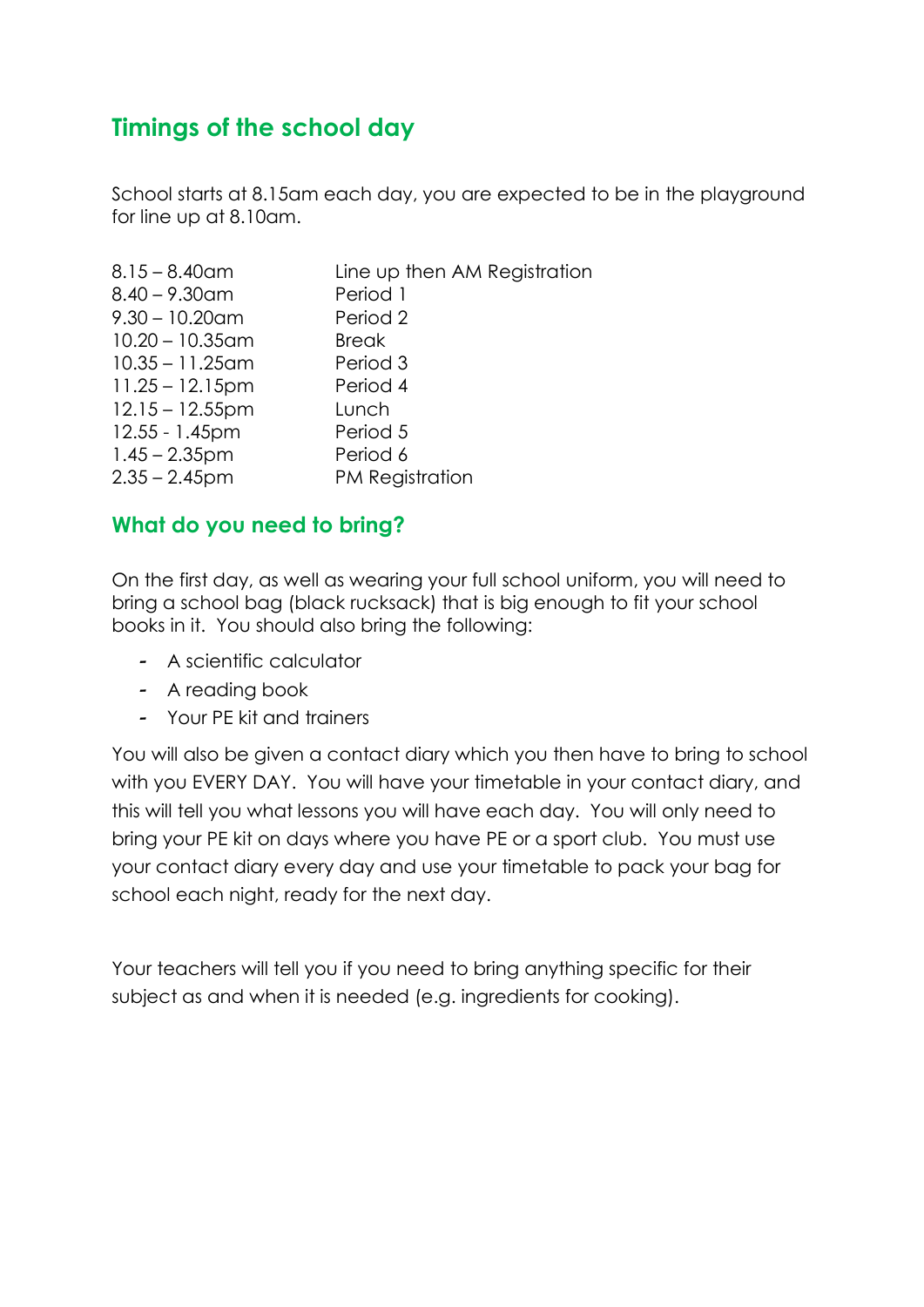## **Homework and organisation**

You will be set homework every day and you will need to write it down in your contact diary so that you don't forget what you must do. You should be spending at least 1 hour every night completing your homework to the best of your ability. If you have slightly less homework on any evening you should revise what you have learnt previously.

At home, make sure you set aside a place where you can complete homework at a desk or table and without distraction. You shouldn't do your homework whilst sitting on your bed or in front of the TV, this isn't the right place for you to concentrate, you will not produce your best work.

You should do your homework on the day that it is set. Then, if there is something that you are struggling with or you do not understand, there will be time to speak to your teacher the next day and ask for help before it is due in. You should not be handing in your homework late under any circumstances.

You should also be reading as often as possible, for at least 30 minutes every day. You should be trying to read as many different things as possible too, fiction and non-fiction, novels and newspapers…. Anything and everything is great to build your skills and vocabulary.

Your contact diary will also have your timetable in it so that you can use it to pack your bag ready for school. You should do this before you go to bed so that you don't have to rush to do it in the morning. You should get your uniform ready the night before school too. Remember that your blazer, tie, shirt, skirt/trousers, shoes and lanyard are compulsory – you must wear them at all times! You also need to bring your contact diary to school every day and have it signed by your parents/carer every week.

It's a good idea to have your own alarm set for the time you need to get up, you should be developing good habits so that you don't have to rely on your parents or carers to get you up every day. Remember, if you are late you will get a 1 hour reset after school so you must be on time and ready.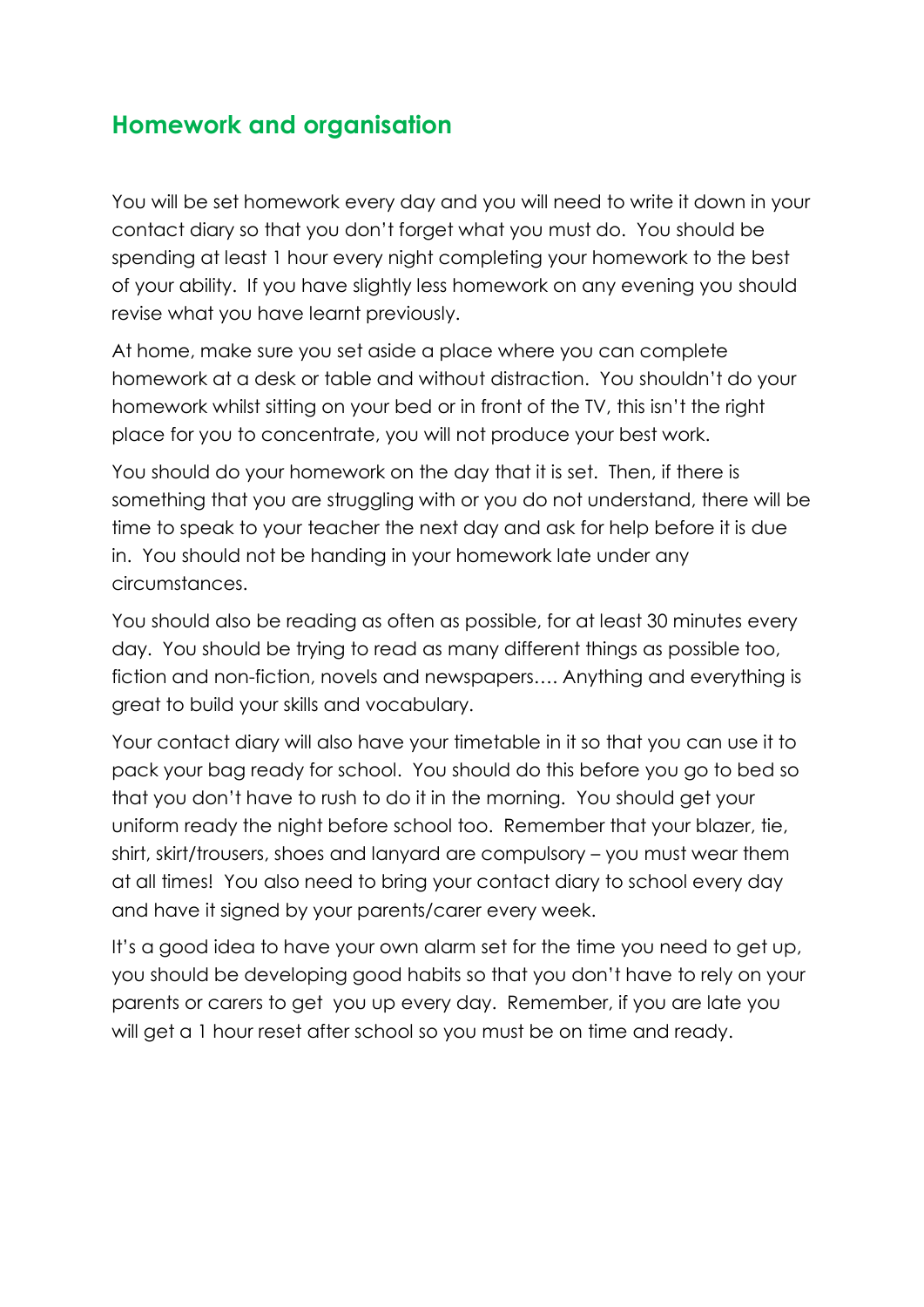It would be helpful if you could learn these acronyms over the holiday so that you know exactly what the staff mean when they say SLANT or STEPS once school begins.

- S Sit up straight,
	- Listen,
		- Answer questions,
- Never interrupt, N
	- Track the teacher, text or speaker.
- $\Im$

T

E

 $\vert P \vert$ 

 $\Delta$ 

- Say…. Sir or Miss,
- Thank you,
- Excuse me,
- Please, and…
- Smile!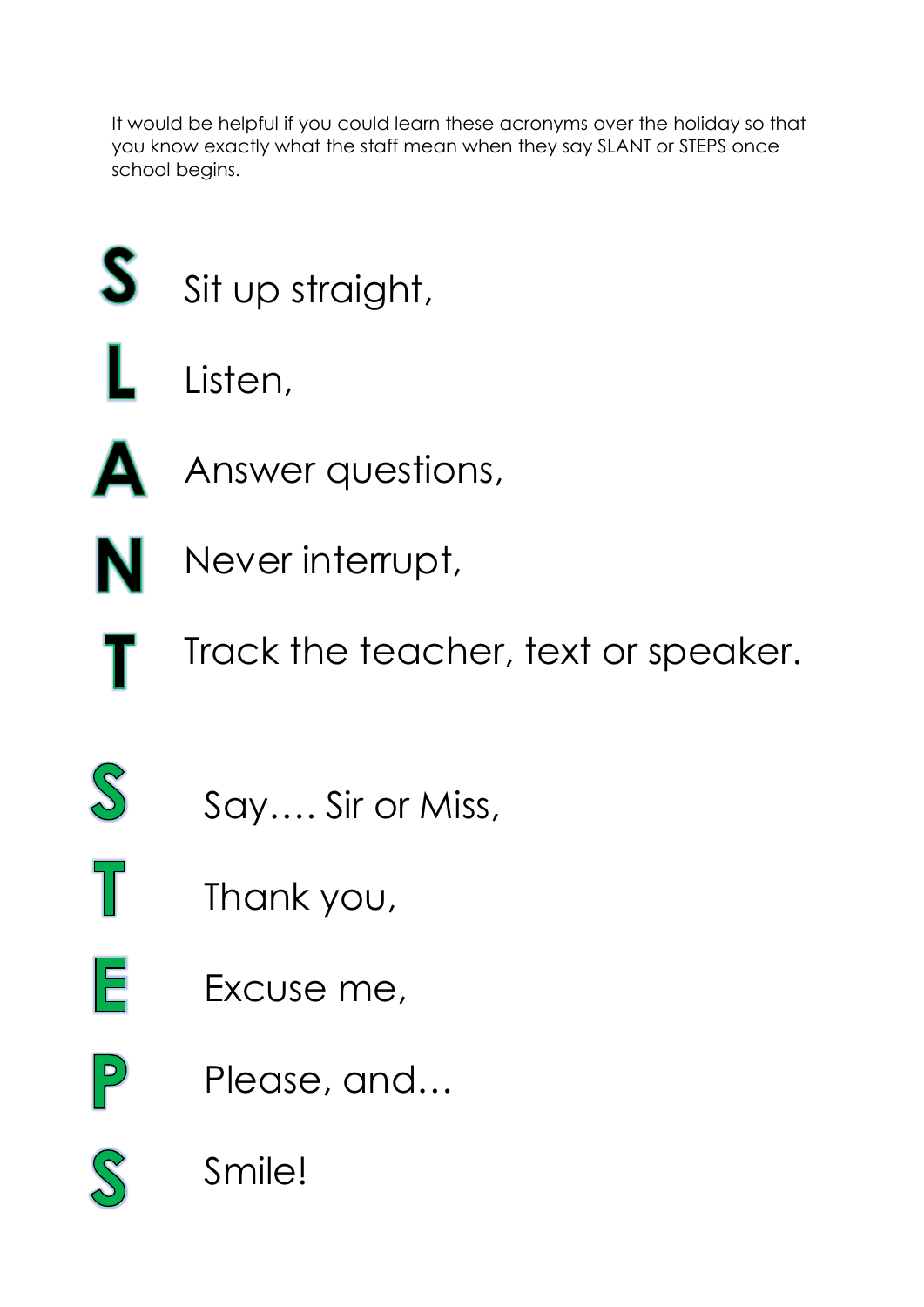## **Recommended Reading List**

At WPSfG we firmly believe that reading is one of the biggest keys to success. We highly recommend that you read as much as you can over the summer holidays and if you haven't already got a membership to your local library that you go and sign up! We would also LOVE to have your book reviews in September so that we can share them with everyone.

We have also put together a list of books that we highly recommend for you and a website that you can visit for even more ideas!

Books that you could try….

















THE DIARY OF













For more ideas visit: https://thereaderteacher.com/year6fiction/